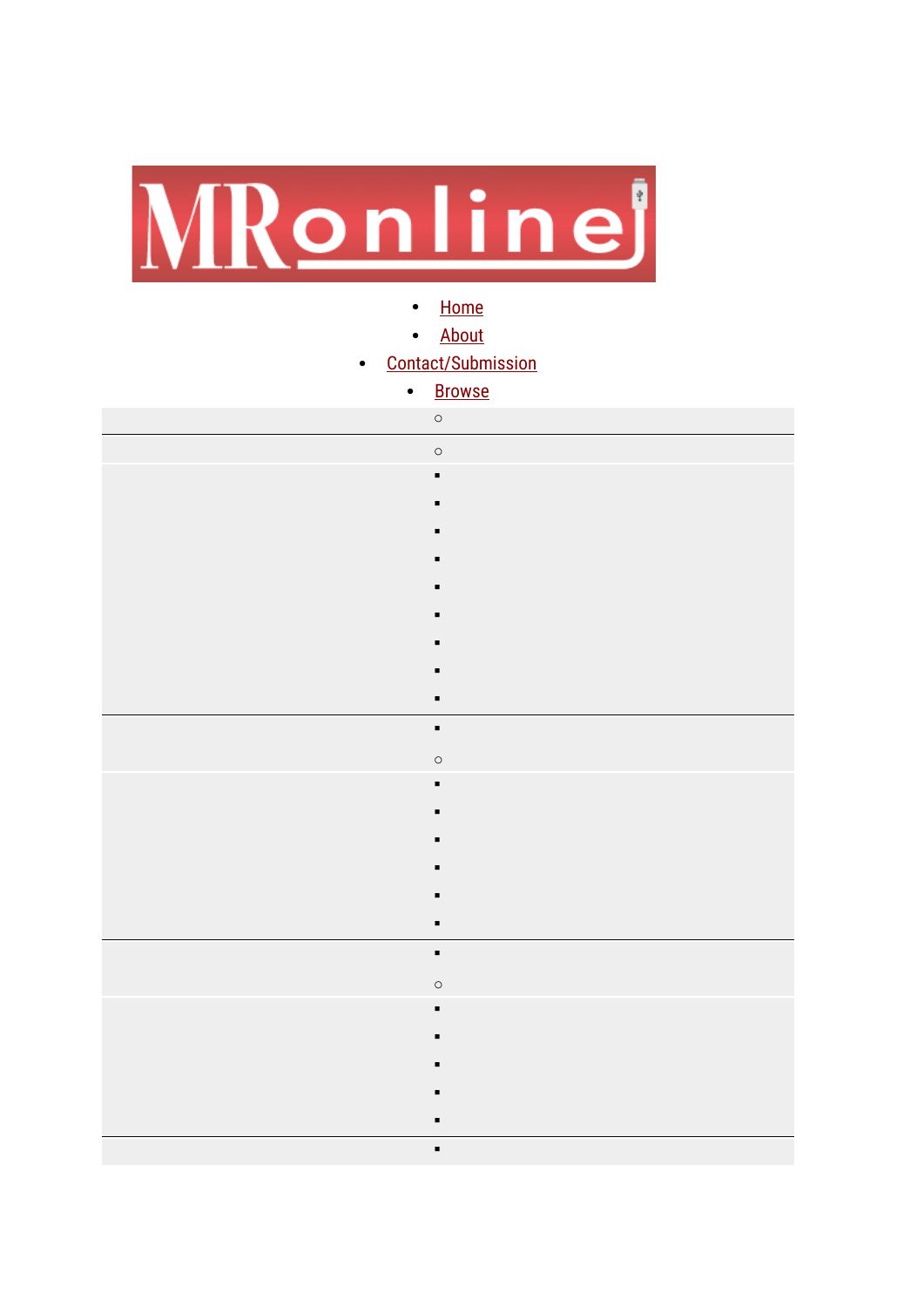

# War and peace: Berlin Bulletin No. 201 May 2, 2022

By Victor [Grossman](https://mronline.org/author/victorgrossman/) (Posted May 23, 2022) [History,](https://mronline.org/subject/history/) [Imperialism,](https://mronline.org/subject/imperialism/) [Movements,](https://mronline.org/subject/movements/) [War](https://mronline.org/subject/war/)[Europe,](https://mronline.org/geography/europe/) [Germany,](https://mronline.org/geography/germany/) [Russia,](https://mronline.org/geography/russia/) [Ukraine](https://mronline.org/geography/ukraine/)[CommentaryB](https://mronline.org/category/commentary/)erlin [Bulletin](https://mronline.org/tag/berlin-bulletin/)

I've been toiling on this Berlin Bulletin for weeks, altering it, agonizing, starting anew. Events are simply too complicated and bitter–in the world and in Germany, too. Most dreadfully in Ukraine.

Just knowing that so many simple, common people are suffering so terribly is appalling. I was lucky in life, just months too young to get caught up in World War Two, then drafted in 1951 but sent not to Korea but, by pure luck,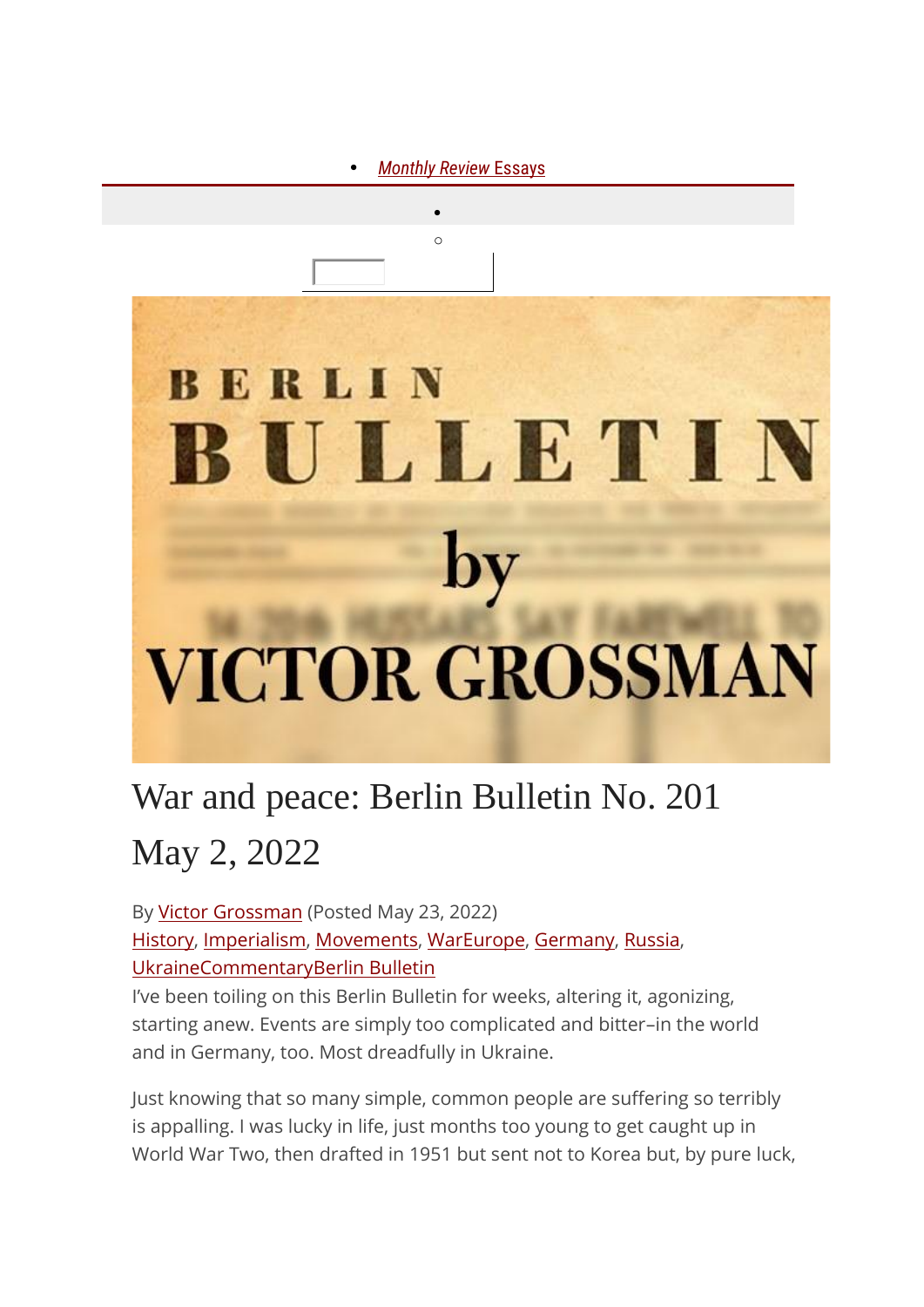to war-damaged yet peaceful Germany, then living for 38 years in East Germany, which never sent troops into combat anywhere. Yet I have always hated war emotionally, even when I felt sadly that taking up and using arms was sometimes necessary against severe oppression, in the U.S. Civil War, in Spain 1936-1939, against Hitler, against invaders in Vietnam.

But now, like so many others, I am sickened at what I see on my TV screen from Kharkiv, Mariupol–and from earlier attacks along the borders of the regions, or republics, of Donetsk and Luhansk.

From my history books I know how often distortions and lies have been employed; they are again, now, repeatedly. I detected one clumsy TV lie myself (the video of a "Russian tank invading Ukraine"– but displaying a completely obsolete Soviet flag with hammer and sickle). But despite doubts, and aside from analyses, I cannot see the TV scenes without reacting with horror–and sympathy for those who died, who fled, who lost people dear to them. I must condemn the killing of thousands of wives, grandparents, children–and young men, civilians or in uniform, on both sides of the lines. I hate the wrecking of homes, workplaces, monuments, products of human labor which should be maintained for human purpose, not destroyed. Crops of wheat and other foods, desperately needed in so many countries, should again be planted, cultivated, shipped off–not left to rot or remain unplanted.

Nor can such pictures fail to affect my feelings toward Vladimir Putin. He was never my great hero, but what I long considered his basic motivation and cool-headed search for security, negotiation and peace led me to draw far different conclusions than the overwhelming mass media. I still do. Today, however, when I read his words and watch his appearances, some media words insist on intruding–like "heartless" and even "cold-blooded".

I must also despair at the incalculable political damage unleashed by the February 24th invasion, enabling eager rightists to crawl from the woodwork of media desks or political armchairs and crow triumphantly, louder than for many years, denouncing any who dare to even question their hard-core decisions, croaking hatred at all those they label as deluded fools, suspicious "Putin-friends", or malevolent traitors. They can now glory in their bigoted ignorance, foaming against a soprano like Anna Netrebko at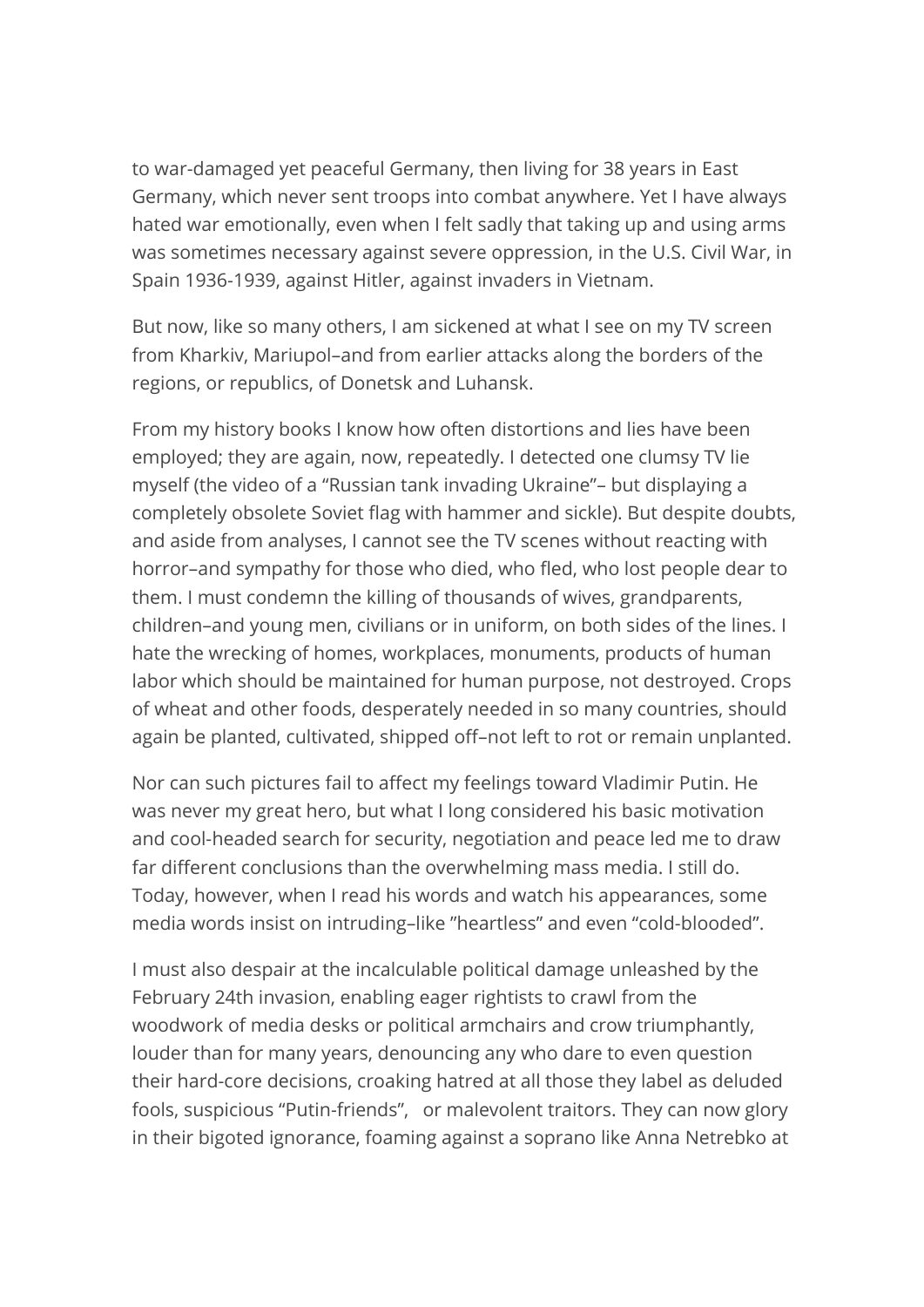the Met or a conductor like Valery Gergiev at the Munich Philharmonic, calling for boycotts of Dostoyevsky or Chekhov, inspiring attacks on Russian children in Berlin schools.

I am forced to wonder how Putin and his staff, unless they knew positively of an immediate, overpowering danger, could make such a dreadful, such a frightening decision which, while devastating Ukraine and killing thousands, is isolating Russia so widely while bruising and splitting peace and progressive movements in all the world? And if they did know of such an immediate menace, why didn't they shout it out, loud and clear? The decades of efforts by people on all continents to ease tensions between the three greatest powers, to work together for a friendlier, ecologically improving world of peace has now been set back for years, perhaps for decades.

The basic question as to "Why?" gives rise to more questions. Has Putin settled on increased intransigence: No peace until victory? Does he really question the Ukrainians' right to their status as a nationality? That would be inadmissibly nationalist, worse even than Spanish rightists' views on Basques and Catalans. Isn't his description of Ukraine as "Nazi" a distortion? Yes, fascist elements are far stronger than election results indicate and played a key part in the putsch of 2014, with all their Hitler salutes and Nazi symbols. Nor can the fact of Zelenskyy's Jewish roots obscure widespread official honors for the fascist war criminal Stepan Bandera, who joined in murdering thousands of Jews and Poles during World War Two. In Kyiv an 11m high monument honors Bandera and the city council gave his name to a major thoroughfare, with 87 out of 97 in favor and the remaining ten abstaining. The brutal murder in Odessa was pure fascism. But does this justify a general Nazi label?

My biggest worry, however, is caused by Putin's hint at atomic retaliation if Ukraine's allies go too far in their support. For decades peace movements have drawn a red line rejecting any and all threats to use atomic weapons, large or small. Did Putin cross that line, weakening condemnation of the USA and NATO as the main transgressors? If so then his threat, though still just a hint, is unforgivable.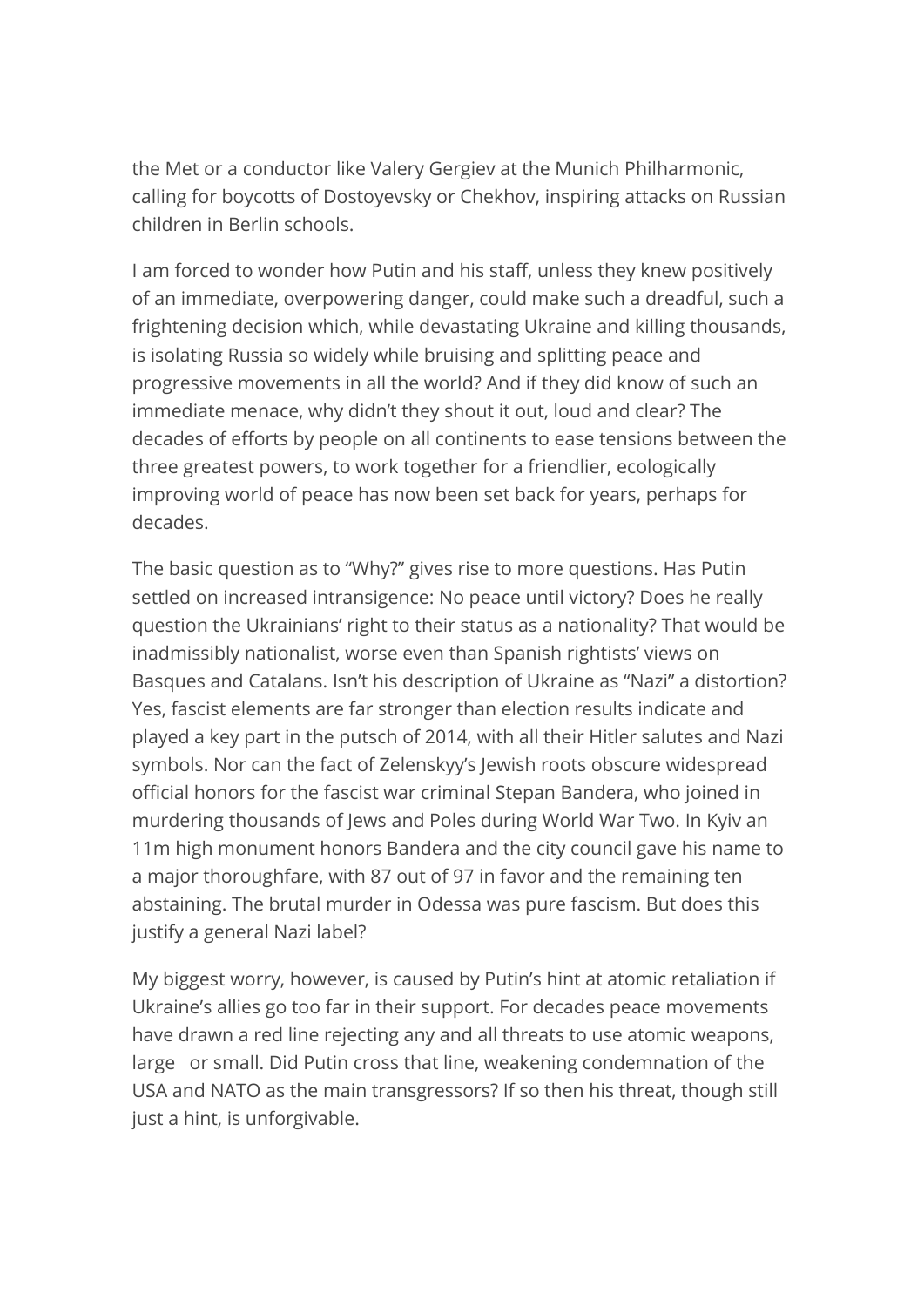But Putin is not Russia, a country which has almost always been on the defensive. And many decades of observing the ways of the world force me, despite my own emotions and huge pressure from all sides, to recall important facts and lessons I have learned, even when they contradict majority views.

I have observed that since the death of Franklin Roosevelt in 1945 the key forces managing U.S. foreign policy–with their presidents, Secretaries of State, Pentagon brass, CIA, AID and all the rest–were single-mindedly devoted to achieving U.S. world leadership, indeed, world hegemony– though always dressed in handsome words about freedom and democracy. For many years "a free market economy" was sewn on as part of the outfit. Nowadays this latter phrase, the underwear in a way, is seen less often; with the crash of 2008 and a currently growing crisis this bit of negligèe no longer looks so alluring! Yet it remains the basic foundation–while "freedom and democracy," still good for shop windows, have been repeatedly ignored–or flouted–with Pinochet in Chile and apartheid in South Africa, from the Somozas in Nicaragua to the Saudis in Arabia in a long, tragic list.

But that basic "free market" foundation, sometimes rudely called monopoly capitalism, is warily guarded by a limited number of giant companies, each year fewer in number but each year wealthier, whose bosses collect multiple mansions, yachts, jets, over-full garages and many-digited hoards in the Caymans or Panama. Their dream goal is an entire world open to unlimited, unregulated, profit-focused extraction, exploitation, expansion; by an Amazon, Inc. ruining retail shops or Amazon forests ruined by a Cargill, by mind-readers like Facebook or mind-muggers like Murdoch, by monopolies like Tyson dominant in chicken meat or Merck in pharma remedies. Constant features of their dreams were the fertile wheatfields and fossil-fuel deposits, skilled workers and eager customers in the biggest country in the world and, just across its Amur boundary, the biggest consumer market in the world.

Yes, Russia and China now have their own share of billionaires (carefully labeled "oligarchs" if they're Russian). But their economies are not nearly available enough, nor controllable. To make matters worse, both retain at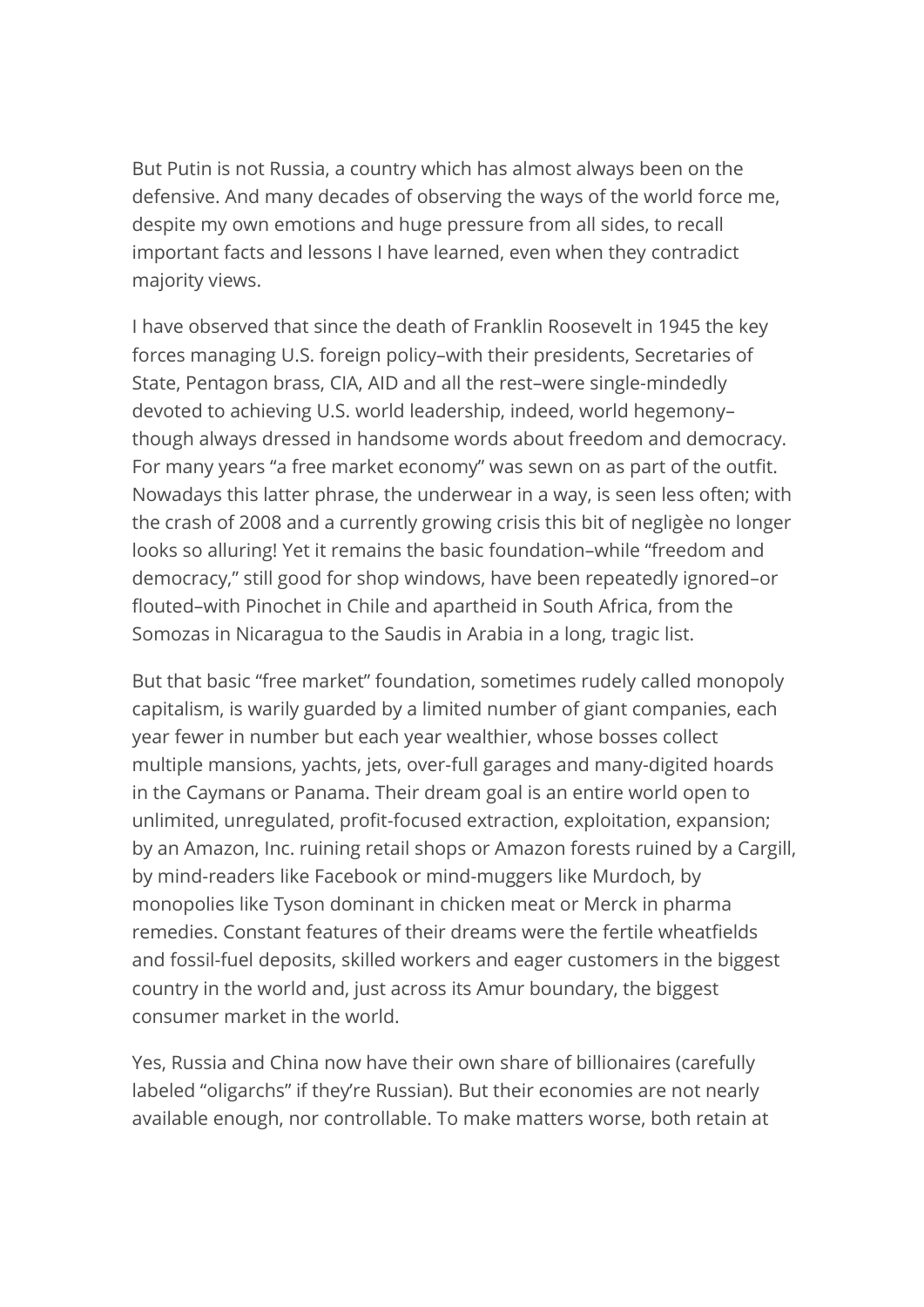least a whiff of those ideas about popular ownership, even confiscation which, since 1917 and earlier, the wealthy have feared above all else.

The goal, therefore, was always regime change, in Russia and in China. The U.S. marionette Boris Yeltsin was installed for almost a decade after the USSR was buried; their goal seemed within reach. Indeed, much was grabbed up while Russia was reduced to a tragic, poverty-stricken mess. But in 2000 Putin took over. Never a saint in any way, he was not a marionette either and, regardless of his later actions, in that aspect he became a rescuer who, by clipping controlling strings from abroad, just barely managed to salvage his country from total degradation and started up work to rebuild it.

But this last-minute, last-ditch rescue was not to everyone's liking, which is why, I am convinced, it was decided that Putin must be overthrown. Not because of shirtless horseback rides or head-line grabbing repression, accusations of poisoning, homophobia. Leadership foibles, like excessive vodka drinking or sawing up one's opponents, can be tolerated, but not rebuilding a barrier to world hegemony! And if this lack of tolerance meant producing, or using, ever stronger armaments, why, all the better for that obscenely rich, greediest sub-species of profiteers, like Lockheed, Raytheon, Boeing, Northrop-Grumman, with siblings, alternately rivals and allies, in Germany, UK, or France, all eager to get their slices of the explosive pie in the "freedom and democracy" crusade, at least before it has led us all to Armageddon.

The lances of these modern crusaders bore many letters: CIA, U.S.-AID, NED (National Endowment for Democracy), IRI for the Republicans, NDI for the Democrats. Their main catapult was NATO, its missiles at the ready, wheeled up to the very edge of the besieged Russian castle despite all promises of 1989-1990 never to move east of the Elbe. One by one, from Estonia and Poland to Bulgaria and most of ex-Yugoslavia, they were lined up in a new version of Woodrow Wilson's anti-Russian cordon sanitaire. Next on the list: Sweden and Finland. Recalcitrants in the Mideast or Africa were to be bombed or droned into the team, not always with success, as in Afghanistan and Iraq.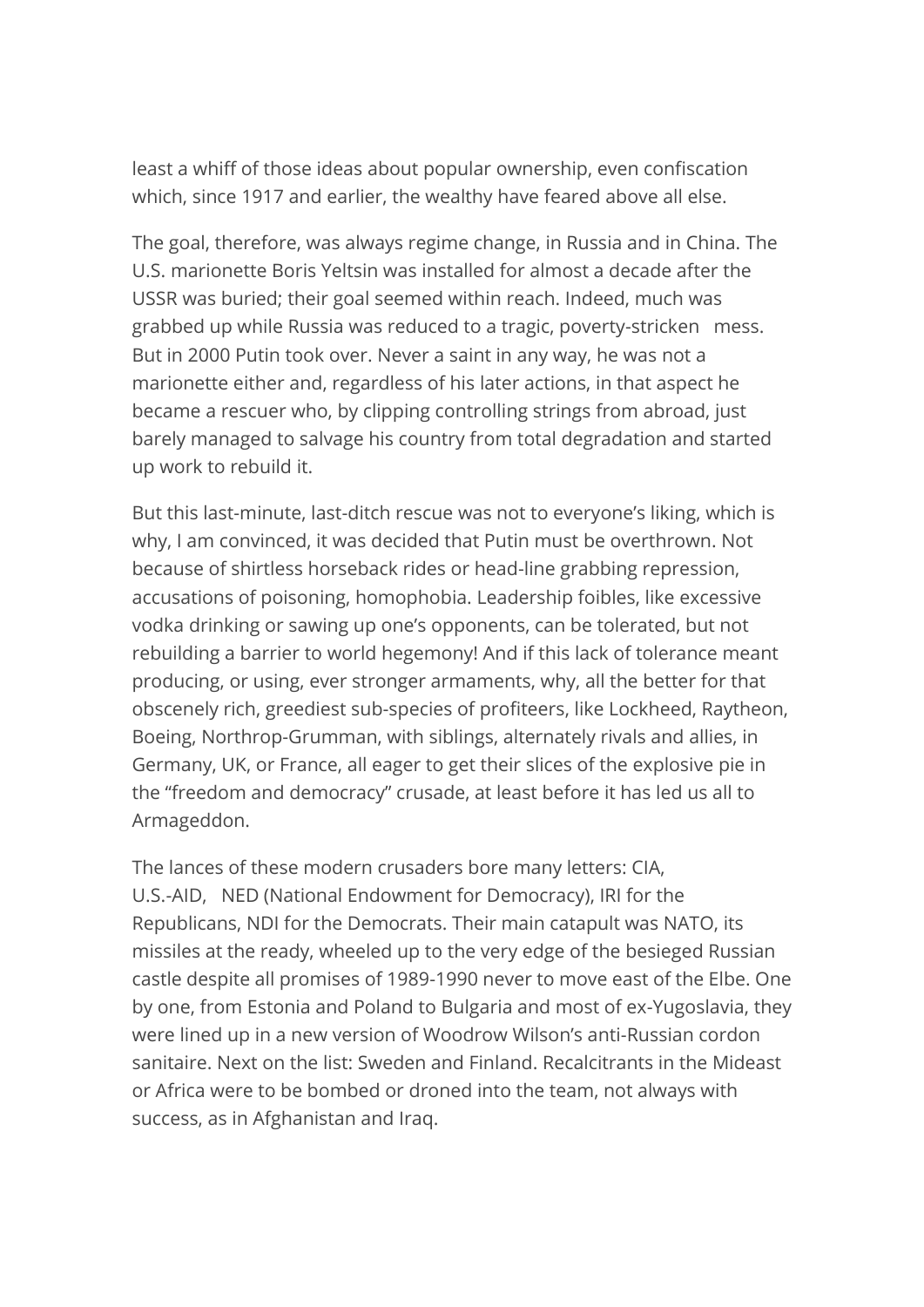Just before the February attack, and with unusual candidness, conservative New York Times columnist Thomas Friedman wrote of reactions to this expansion, recalling that in 2016 the Clinton administration's defense secretary, William Perry, had admitted:

… in the early years I have to say that the United States deserves much of the blame. Our first action that really set us off in a bad direction was when NATO started to expand, bringing in Eastern European nations, some of them bordering Russia… At that time, we were working closely with Russia and they were beginning to get used to the idea that NATO could be a friend rather than an enemy … but they were very uncomfortable about having NATO right up on their border and they made a strong appeal for us not to go ahead with that.

In 1998 Friedman spoke with old George Kennan, a former ambassador to Moscow and often called America's greatest expert on Russia. Speaking of NATO's eastward expansion, he said:

I think it is the beginning of a new cold war…I think it is a tragic mistake. There was no reason for this whatsoever. No one was threatening anybody else… Of course there is going to be a bad reaction from Russia, and then [the NATO expanders] will say that we always told you that is how the Russians are–but this is just wrong. (Feb. 21, 2022)

It was, however, not a mistake, but rather the crusade, whose strategic center, as any map makes clear, was the Ukraine, largely blocking off Russia from the Black Sea and, for a swift atomic missile, only five minutes from Moscow, the heart of the so often declared enemy. The crusade objectives were backed up by Washington's military budget, currently \$800 billion a year, more than that spent by the world's next eleven military spenders combined, thirteen times that spent by Russia, triple that of China. Added to what other NATO members spent an appalling, frightening sum, partly invested in ever bloodier weapons, partly in over 700 bases, all around (but not in) Russia or China!

Faced with this giant array of weapons and expanded routes through Germany to speed them eastward, and seeing them tested annually in military and naval maneuvers along Russian borders, with constant chances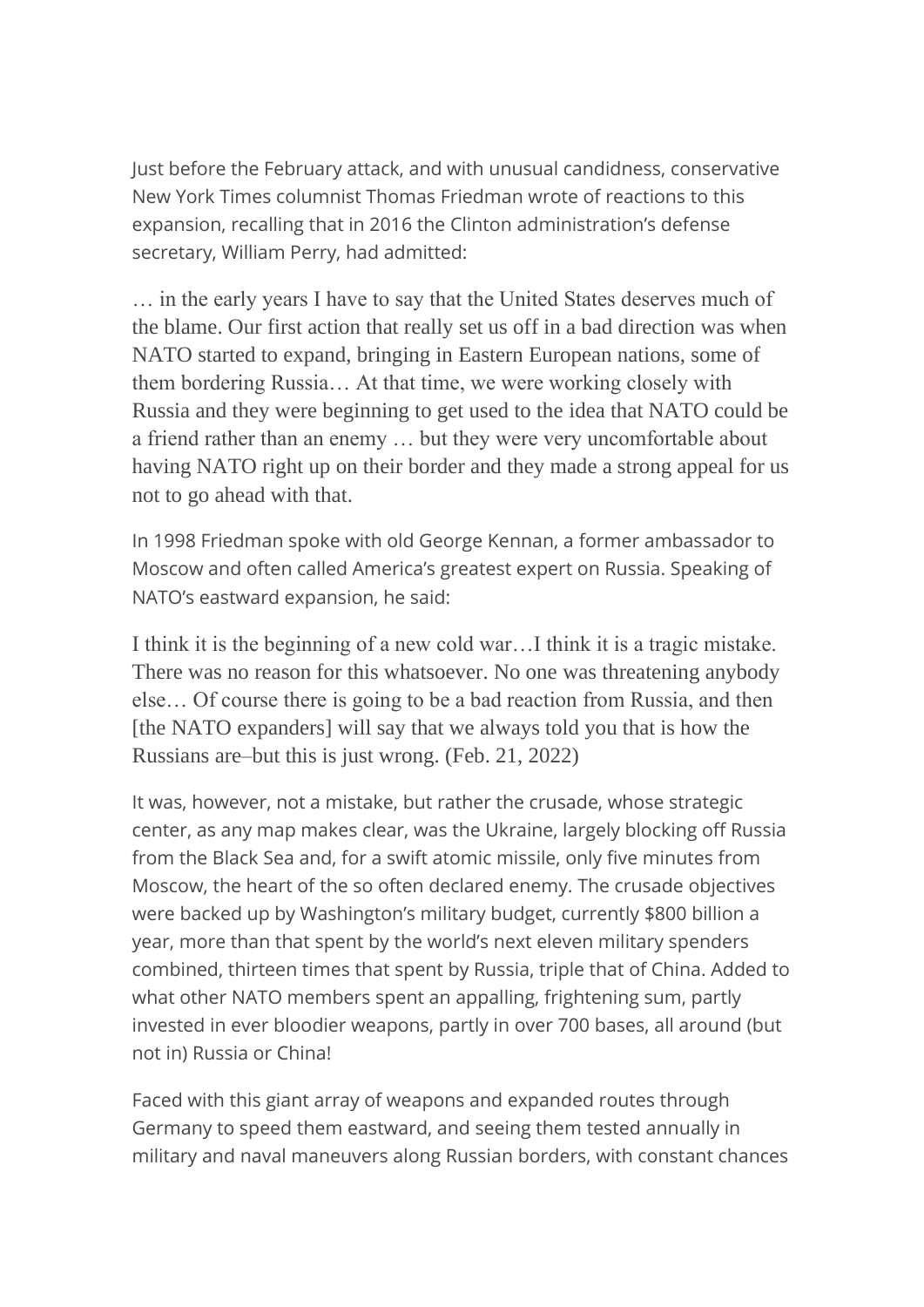of an error or provocation, plus nine years of battle in Donbas featuring fascist-minded "Azov" crusaders, Putin's fears could not fairly be dismissed as paranoid.

And what of reports on laboratories for outlawed biological or chemical weapons? Long dismissed as Russian propaganda, they gained credibility when State Department expert Victoria Nuland, in a seeming slip of the tongue, replied haltingly to Senate queries: "Ukraine has, uh, biological research facilities… We are now in fact quite concerned that Russian troops, Russian forces, may be seeking to, uh, gain control of them, so we are working with the Ukrainians on how they can prevent any of those research materials from falling into the hands of Russian forces should they approach."

The dangers are undeniable, the aims of the crusaders fully transparent, especially since the same Victoria Nuland, in a famous hacked telephone message in 2014, was caught telling the U.S. ambassador in Kyiv just which marionette was to head a new government there–after she and her team supported (or perhaps helped instigate) a putsch which forced the elected president–who had tried to be neutral towards Russia and NATO–to flee for his life. Since then it was all-out build-up!

For years Russian calls for negotiations to ease tensions, promote agreements on weapons and remove the threat along its borders were ignored or dismissed in the media and by the government. A major attempt in December 2021, indeed an appeal, received the same response as earlier attempts; Secretary of State Blinken, rejecting any compromises, declared:

There are some very obvious nonstarters in things that the Russians have put on the table.

Such "non-starter" responses, past and present, indicated that the goal was not reconciliation, coexistence or cooperation with Russia in solving world problems, but its demise as a world power–with international warfare quite possibly included. The U.S. leadership–headed by an unsteady but belligerent Biden, who aside from openly calling for regime change, a dangerous demand, is moving to supply bigger and bigger weapons, while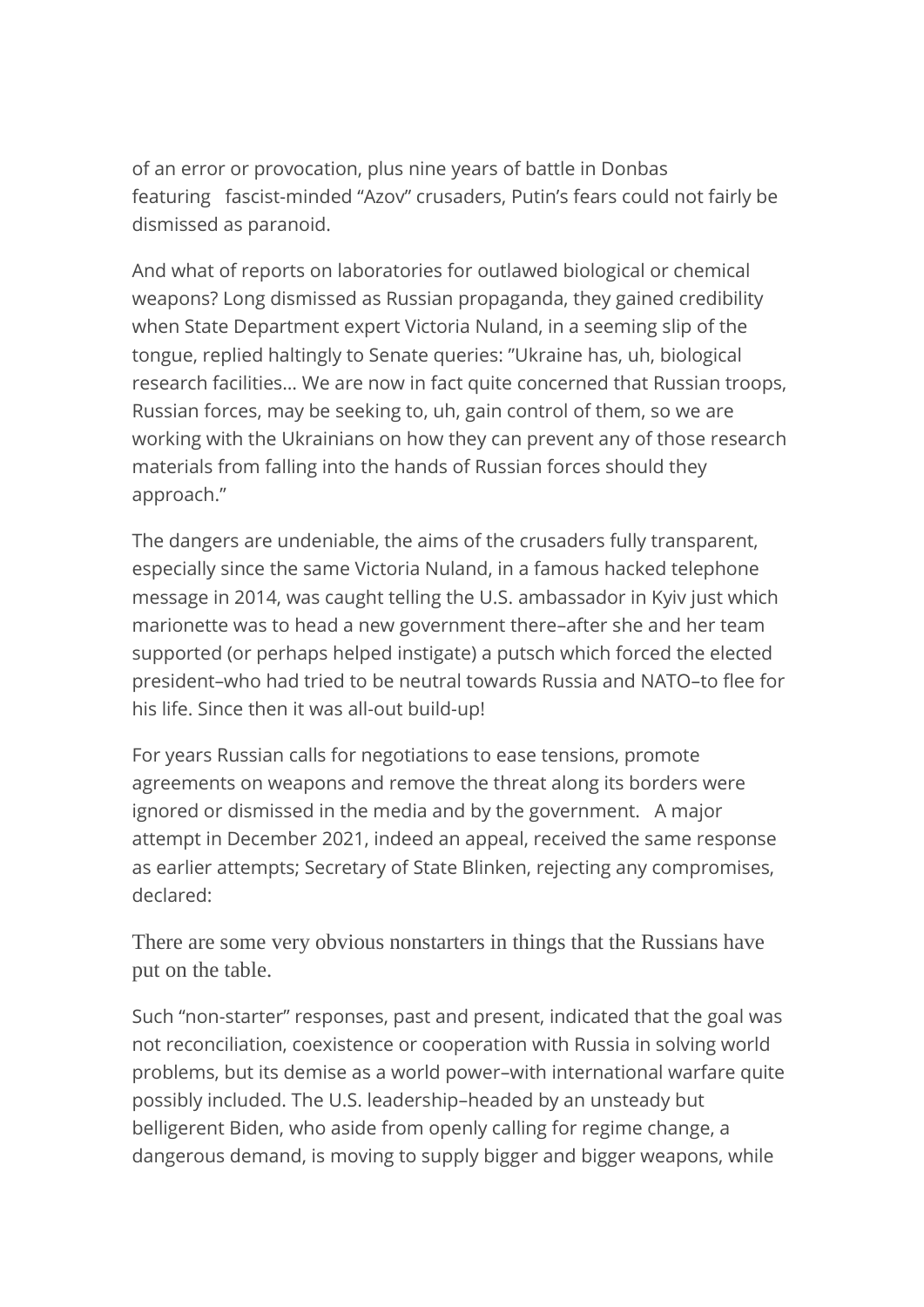pressuring Zelensky, who seemed open at first to some form of settlement, to voice ever more unlikely conditions and turn instead to talk of defeating Russia, thus making a negotiated peace more and more difficult.

I have heard no loud discussion of how the USA might react if Russian or Chinese tanks, missile launchers and war planes were to conduct maneuvers in Baja California or swarm around Houston or New Orleans with battleships, perhaps an aircraft carrier or two, plus some concrete-piercing atomic missiles. It is not only earth climate which is warming up; the political atmosphere is moving dangerously closer to some kind of boiling point–maybe Hiroshima times Cernobyl! Halting this motion–soon–is surely more urgent even than fighting Covid, CO 2 or plastic waste.

While back-room profiteers in the shadows count up newly-acquired millions and billions from armament purchases or sales of fracking gas I think the rest of us should oppose both Putin's criminal war as well as all attempts, on the other side, to prolong, extend and gain from it.

That is where Germany comes in, with both feet. On February 3rd 2015 George Friedman, founder of Stratfor, the so-called world's top geopolitical intelligence platform, said that a main goal of U.S. policy had long been to make sure there was no cooperation between Russia and Germany.

This goal now seems to have been achieved–once again. The current media-incited atmosphere of hatred against anything remotely connected with Russia recalls the iciest phase of the Cold War, and perhaps an earlier era as well, Germany's most infamous.

The uneasy coalition now governing the country, after finally achieving a three-party truce and dropping plans for compulsory anti-Covid vaccination, soon faced a far more fundamental issue; what assistance should Germany send Ukraine. Should it consist of money and light weapons or extend to "heavy weapons" like tanks and artillery?

The Greens, once seen as a left-leaning party, are now led by the sharpest of Russia-haters, who spouted incendiary statements long before Putin sent in the troops. Most prominent are young, virulent Foreign Minister Annalena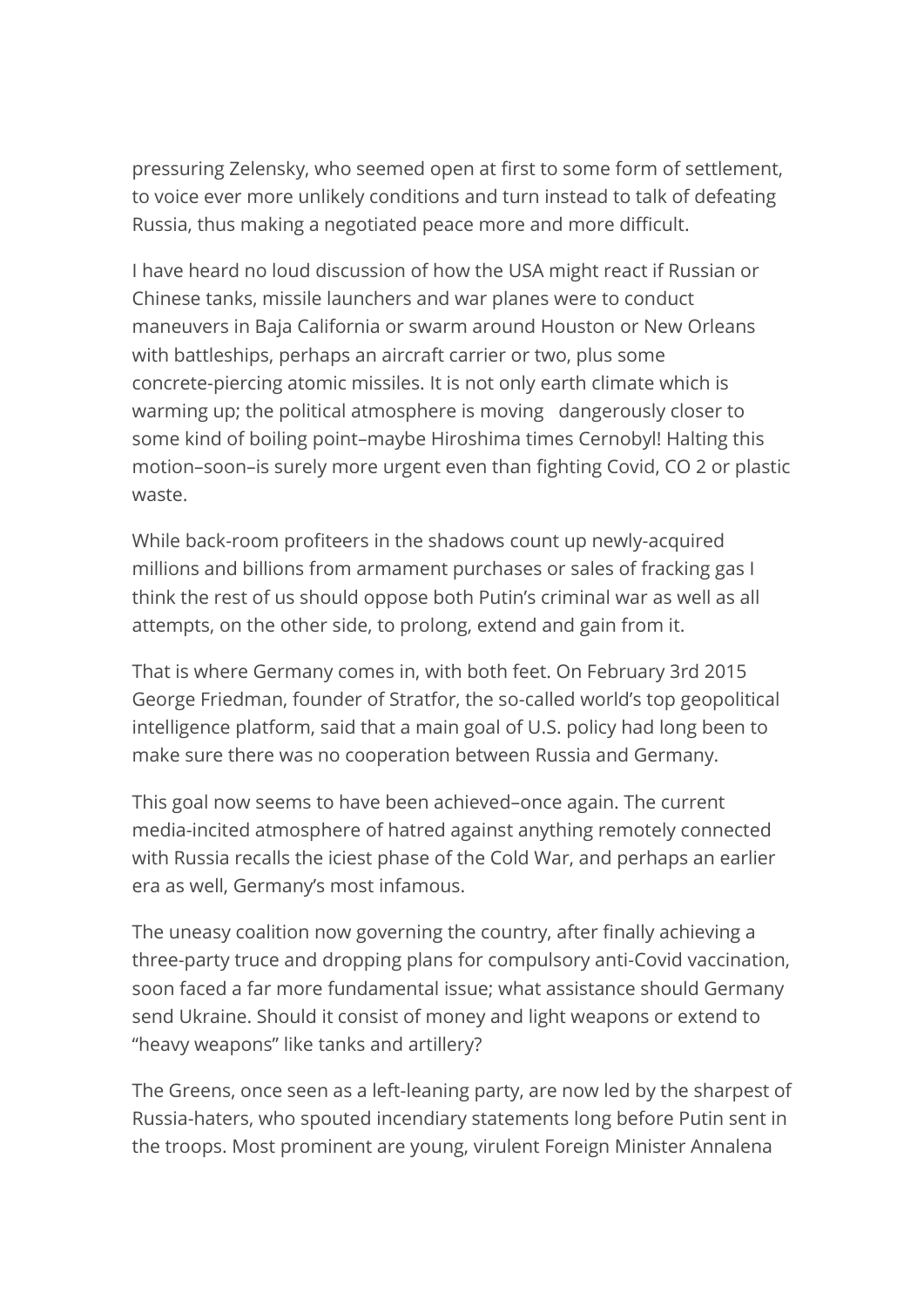Baerbock and Vice-Chancellor/Economics-Environment Minister Robert Habeck, both "Atlanticists" with what might better be called "Potomac" positions.

As for the Free Democrats, whose allegiance, quite overtly, is to big business, the heavier the weapons the better; yes, tanks, missiles, artillery, anything. In this–and despite coalition-soothing words from their leader, Finance Minister Christian Lindner–the FDP leans suspiciously towards the Christian Democrats, now trying to regain strength in opposition, well to the right of its retired leader Angela Merkel.

The Social Democrats, strongest party in the Bundestag and led by Chancellor Olaf Scholz, seemed to support a surprisingly different position. Germany, world-wide in fifth place in armaments export, has long kept to an older West German rule not to send weapons into conflict areas–or partially kept to it, since somehow there was frequent leakage. Scholz warned almost movingly that heavy weapons sent to Kyiv would expand the conflict, involve more countries and increase chances for a major war, possibly atomic. He seemed to be reflecting the position of those industrial sectors which depended heavily on exports to Russia and, more important, Germany's considerable dependency on Russian oil, coal and gas to power its economy. In February Germany was importing 55% of its gas from Moscow; despite all its haste, developing substitute sources like oil from the Persian Gulf or the Atlantic and gas from American fracking would take time and cause great unemployment, shortages and general misery. The need for Russian energy imports and sales to Russia and China had long been a balancing factor against belligerent Atlanticists and their allies the armament groupies.

But it was these forces who won the day. An immense campaign was intensified against Scholz, with the opposition Christian Democrats loud and angry and his two coalition partners offering no real support. The media offered endless accounts of war damage and atrocities, true or alleged, with constant repetition of the worst pictures. The USA and eastern Europe, above all Poland and the Baltic countries, traditional foes of Russia, tightened the screws against Scholz' "hesitancy". Most unrelenting was the Ukrainian ambassador to Germany, Andriy Melnyk, whose attacks against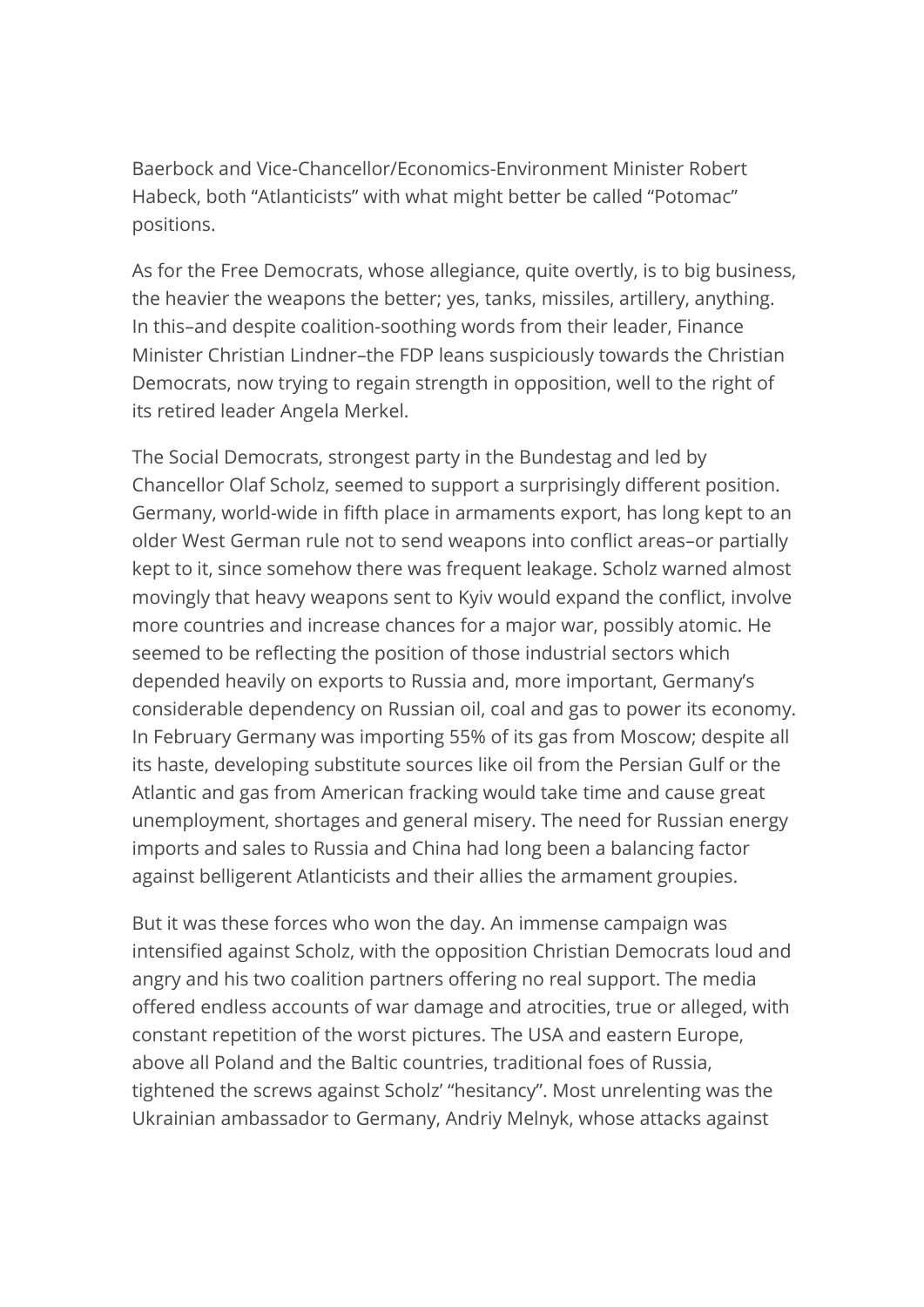Chancellor Scholz, ex-Chancellor Merkel and President Steinmeier were anything but diplomatic.

"The Germans are going to regret that they are once again the last ones to agree," he declared. "We (Ukraine) have become the biggest victim of this perverted relationship. Ukrainians are paying for this failed German policy with their lives"–"This kind of hypocrisy with Russia dates back to Nord Stream 1 (gas pipeline)," said Melnyk. "Germany's huge dependence on Russia, at a time of the worst aggression since the Second World War, is shameful."–"Germany is as far away from giving us the support we need today as it was at the start of the war… More than 40 days later, the German political elite apparently still does not believe that Ukraine can win the war."

For many his blatant imperatives went much, much too far for an ambassador. But he was supported by President Zelenskyy who, when Steinmeier planned a joint trip to Kyiv with the presidents of Poland, Estonia, Latvia and Lithuania "to send a strong signal of joint European solidarity" he was told that he was not welcome there because of his year-long detente policy towards Moscow. This, based on his years as foreign minister with Angela Merkel, was an almost unprecedented snub. But while she–no longer in office–stood by her 2008 stance against admitting Kyiv to NATO, Steinmeier abjectly acknowledged that his policy of détente "had been mistaken".

In the end Scholz, too, could not withstand the pressure and backed down, announcing "…yesterday we decided that Germany should hand over weapons to Ukraine to defend itself. Putin's aggression meant we could give no other answer." That means tanks to Kyiv–perhaps older Soviet-made tanks which the Ukrainians were acquainted with, to be sent by Slovenia, which would then receive a similar number of modern tanks from Germany in a face-saving swap.

In the changing atmosphere, Scholz made doubly clear that he was free of any pacifist impulses he may possibly have entertained. Bowing to the usual querulous complaints of Defense Ministers (the new one, Christine Lambrecht, third woman in a row in that job, but this time a Social Democrat), that the Bundeswehr was far from its necessary military fitness,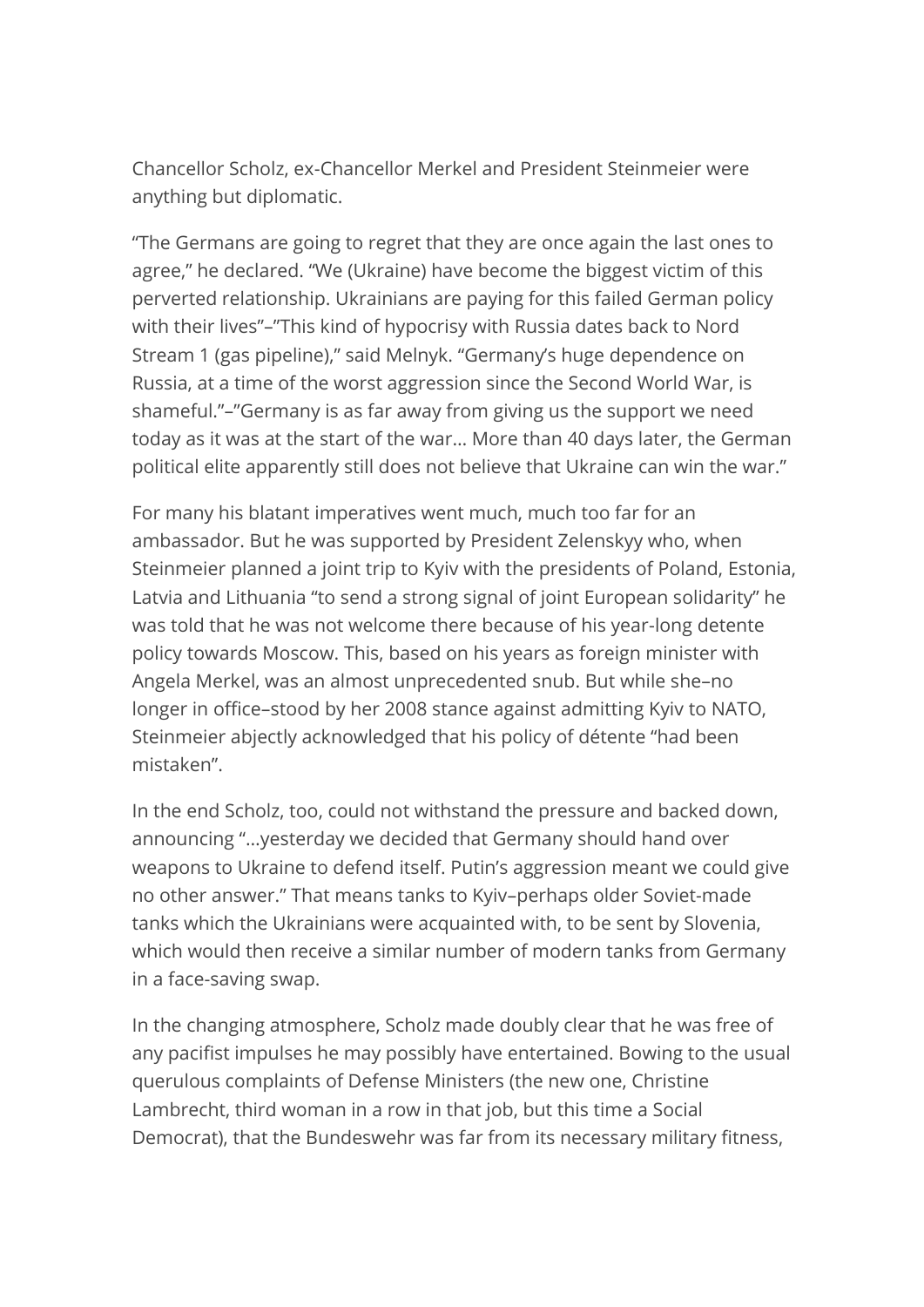Scholz proposed a rise of 100 billion euros (\$ 112 billion) in the amount spent on the military. Though threatened by no-one, Germany had already seen the largest defense budget increases of all major 15 countries. And now this enormous new increase!

A part of the sum would be for travel; its contingent on maneuvers in Lithuania was to be increased. Minister Lambrecht said that Germany was strengthening its "troop contribution on NATO's eastern flank and sending a clear sign of our resolve to our allies." Very old German veterans might recall place names from attacks launched there against Leningrad eight decades ago. Somewhat younger men, with many-starred shoulders, clearly enjoyed the idea of being military alpha wolf in Europe.

All major parties supported the giant new spending decision. Opposed were the AfD delegates, who generally supported Putin in the past but may now be splitting on the issue. They usually vote against the government on everything, in keeping with their hopes of taking over some day. One single Christian Democratic maverick (from East Germany)also voted Nay. And so did the entire caucus of DIE LINKE–The Left, this time united. The party's caucus co-chairperson, Amira Mohamed Ali (but no relation!), stated: "We from The Left cannot and will not join in such rearmament, such militarization. History teaches us that competition in arms production does not bring security. What is necessary is disarmament and diplomacy." She also stressed that the caucus agrees that Russia is responsible for an offensive war, breaking all rules of international law."

The obvious plans in Washington and Berlin are to continue or expand the fighting, regardless of human losses until Russia is defeated or taken over. They embody an extreme danger, along with the almost racist hysteria against Russia, with all its echoes from an evil past. The only possible policy for people of good will must certainly be to demand a quick end of hostilities and negotiations for a peaceful solution, despite all plans of the crusading militarists.

This was the predominant message at countless Easter weekend peace demonstrations all over Germany, east, west, north and south–still small, but larger than for years. Then, on May Day, working people, especially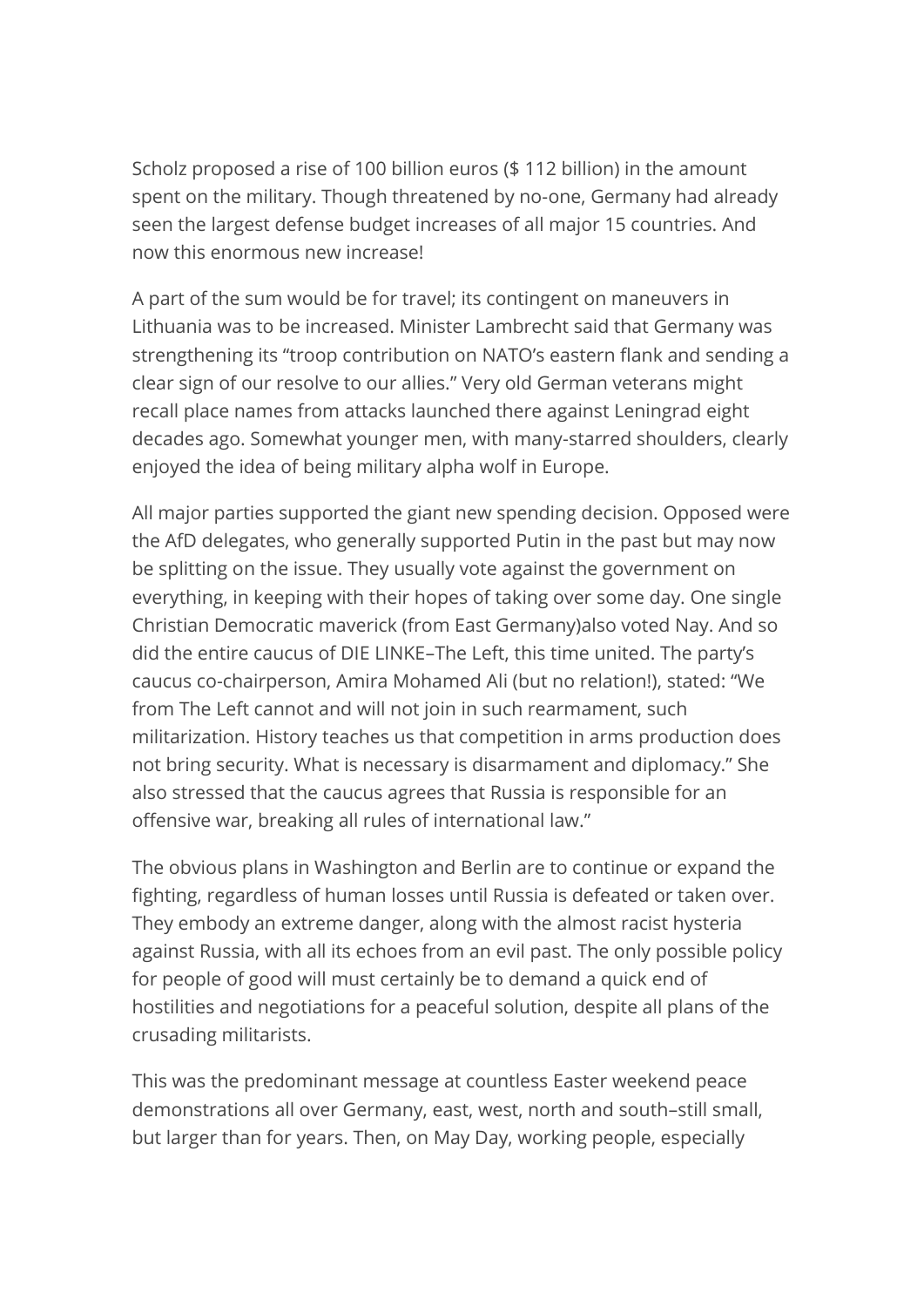those in unions, surprised the nation by proclaiming just this message, loud and clear, hissing Olaf Scholz for sending weapons to Ukraine and for increasing the military budget while so many are hit hard–and the monopolies flourish. He shouted, enraged, at the unexpected chorus of whistles, while Berlin Mayor Franziska Giffey, also a Social Democrat, was rewarded with thrown eggs (but not hit) for a similar message. The anger seems clearer and stronger than for many years.

In this situation, and with these dangers, a voice of The Left in the Bundestag and state legislatures is extremely important; an anti-fascist, anti-militarist voice for people's rights–and with a vision. But, tragically, the Left now faces not only exclusion from most of these bodies for failure to reach the required 5% level, but also a worse internal crisis than ever before. With its poll rates dropping, the nasty resignation of one of its chairwomen, phony accusations against the other because of an alleged sex scandal plus, most important, a deep split on major political issues, especially military and foreign policy, worsened by the Ukraine war–the party's existence is endangered. Pro or anti in regard to NATO, pro or anti on hopes for government seats; these and other basic questions will be fought over at the June congress in Erfurt, at which the entire executive body and two chairpersons will be newly elected. The end result is anything but certain.

But this Berlin Bulletin is already forbiddingly long, so I must postpone this extremely worrisome matter until my next issue, as soon as I can manage it.

++++++

PS. A friend who reads Russian has just sent me excerpts from an interview with Russian Foreign Minister Sergey Lavrov on April 25 2022:

"In a nuclear war, there are no winners. It must never be unleashed. That is what we assume, that is our principled attitude. The risks are currently very high and should not be artificially increased. There are quite a few people who would like to do that. The danger is serious and real: it should not be underestimated."

I can only hope that his words have weight.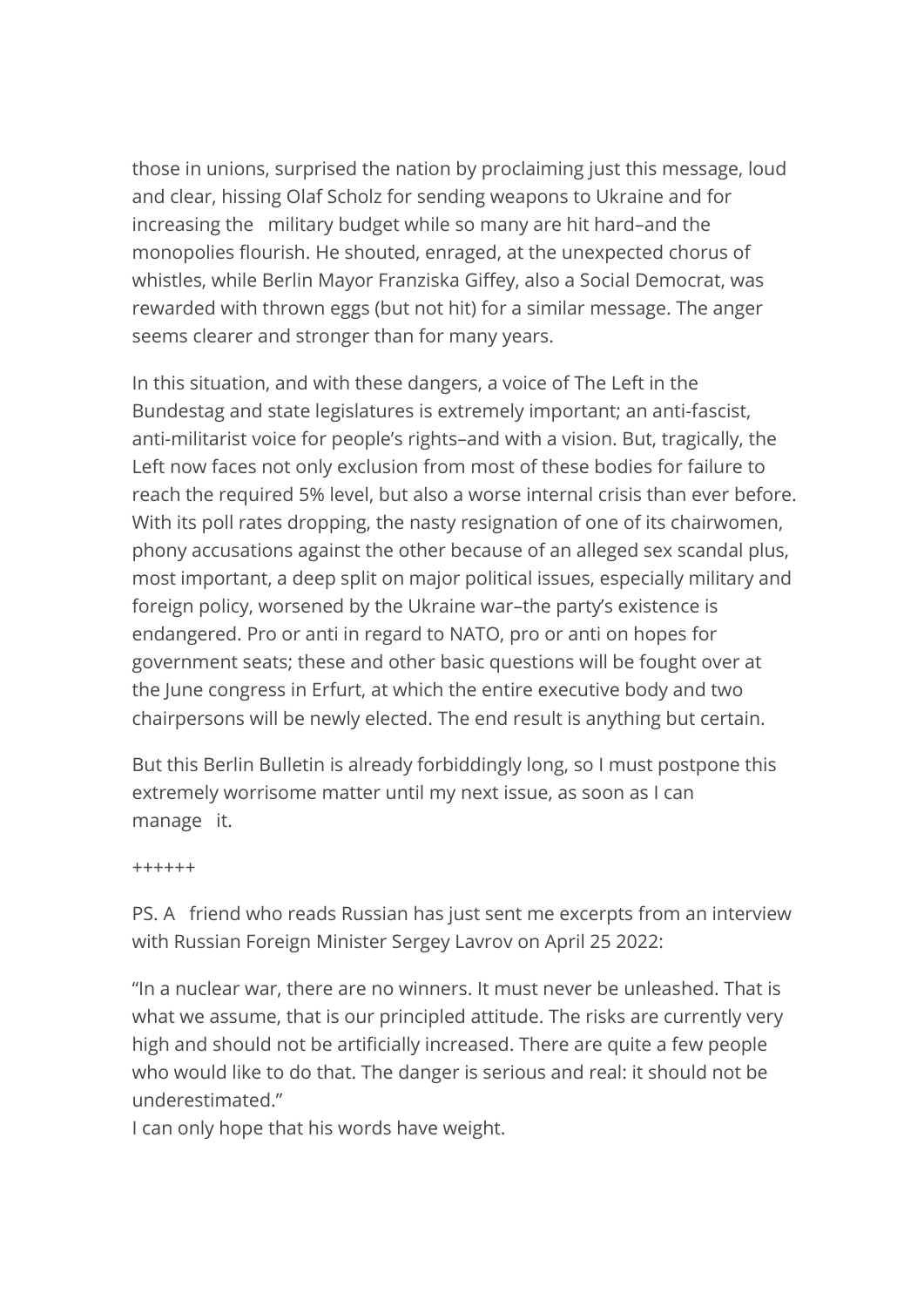PPS: I have read many calls to charge Putin with war crimes in an international court. I can think of quite a few people, in and out of uniform, who should be warming such a bench. Many of them speak the same language as I do.

Here's a hasty list of countries invaded, bombed, or droned, since 1945:

By Russia (or the USSR): Afghanistan, Czechoslovakia, Hungary, arguably Syria (all invited in by their mostly shaky governments–all but one are on its borders.) Ukraine.

By USA, with NATO or its members: Afghanistan, Cambodia, Cuba, Dominican Rep., Grenada, Guatemala, Iraq, Laos, Libya, Nicaragua, Panama, Serbia, Somalia, Sudan, Syria, Vietnam … (none of them invited in and none of them on any NATO borders.)

And here three glances in the history books:

1. Kissinger: "I agree. That's why we've got to blast the living bejeezus out of North Vietnam. We will gain nothing for restraint— Nixon: That's right— "

2. After the firebombing of Tokyo on March 10, 1945, killing more than 90,000, mostly civilians, and displacing over a million–"the single most destructive air attack in human history", General Curtis LeMay, justifying it, said: "There are no innocent civilians. It is their government and you are fighting a people, you are not trying to fight an armed force anymore. So it doesn't bother me so much to be killing the so-called innocent bystanders."

3. On May 12 1996 the journalist Lesley Stahl interviewed then UN ambassador Madeleine Albright: "We have heard that half a million [Iraqi] children have died. I mean, that is more children than died in Hiroshima… Is the price worth it?"–"I think that is a very hard choice," Albright answered, "but the price, we think, the price is worth it."

### About Victor Grossman

Victor Grossman, born in NYC, fled McCarthy-era menaces as a young draftee, landed in East Germany where he observed the rise and fall of its German Democratic Republic (GDR). He has described his own life in his autobiography [Crossing](http://www.umass.edu/umpress/title/crossing-river) the River: A Memoir of the American Left, the Cold War, and Life in East [Germany](http://www.umass.edu/umpress/title/crossing-river) (University of Massachusetts Press, 2003), and analyzed the GDR and questions of capitalism and socialism in Germany and the USA, with his provocative conclusions, along with humor, irony and occasional sarcasm in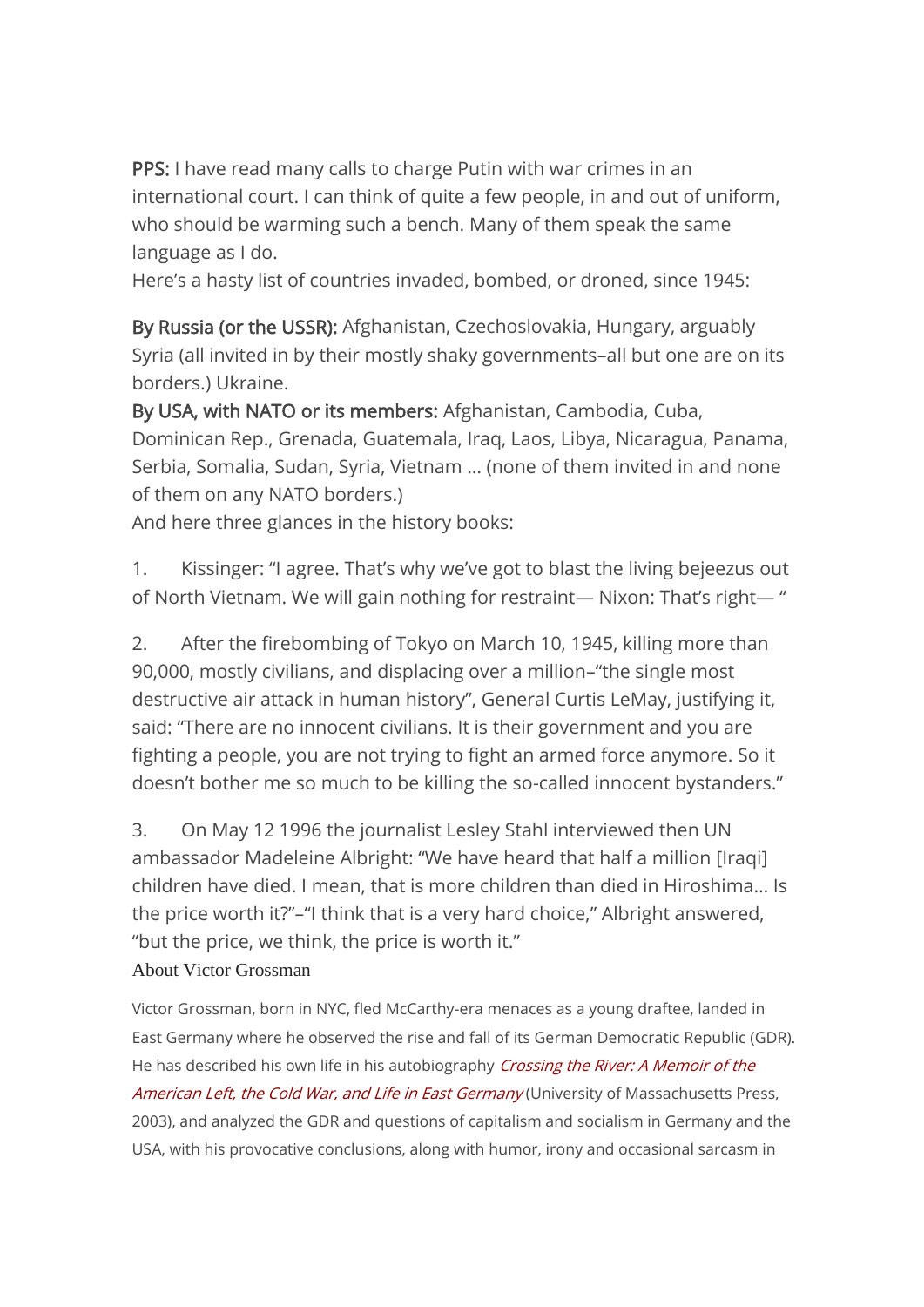all directions, in A Socialist Defector: From Harvard to [Karl-Marx-Allee](https://monthlyreview.org/product/a-socialist-defector/) (New York: Monthly Review Press). His address is wechsler\_grossman [at] yahoo.de (also for a free sub to the Berlin Bulletins sent out by MR Online).

#### Berlin [Bulletin](https://mronline.org/tag/berlin-bulletin/)

Labor law failings, workplace organizing challenges, and [possibilities](https://mronline.org/2022/05/23/labor-law-failings-workplace-organizing-challenges-and-possibilities-for-union-renewal/) for union renewal

In the wake of Russian victory in [Mariupol](https://mronline.org/2022/05/24/in-the-wake-of-russian-victory-in-mariupol/)

### • Also by Victor [Grossman](https://mronline.org/author/victorgrossman/)

- War and peace: Berlin [Bulletin](https://mronline.org/2022/05/23/war-and-peace/) No. 201 May 2, 2022 by Victor [Grossman](https://mronline.org/author/victorgrossman/) May 23, 2022
- [Nonsense](https://mronline.org/2022/01/30/nonsense-and-panic-berlin-bulletin-no-198-january-30-2022/) and panic: Berlin Bulletin no. 198, January 30, 2022 by [Victor](https://mronline.org/author/victorgrossman/) [Grossman](https://mronline.org/author/victorgrossman/) January 30, 2022
- Shuffled cards: Berlin Bulletin No. 197, [December](https://mronline.org/2022/01/01/shuffled-cards-berlin-bulletin-no-197-december-30-2021/) 30, 2021 by Victor [Grossman](https://mronline.org/author/victorgrossman/) January 01, 2022
- A hard loss and a triumph: Berlin Bulletin No. 196, [September](https://mronline.org/2021/10/01/a-hard-loss-and-a-triumph-berlin-bulletin-no-196-september-30-2021/) 30, 2021 by [Victor](https://mronline.org/author/victorgrossman/) [Grossman](https://mronline.org/author/victorgrossman/) October 01, 2021 Also By Victor [Grossman](https://monthlyreview.org/author/victorgrossman/) in Monthly Review Magazine
- [Germany's](https://monthlyreview.org/2019/04/01/germanys-hidden-social-crisis/) Hidden Social Crisis April 01, 2019 Books By Victor [Grossman](https://monthlyreview.org/author/victorgrossman/)



• A Socialist Defector: From Harvard to [Karl-Marx-Allee](https://monthlyreview.org/product/a-socialist-defector/)

### [Monthly](https://mronline.org/category/monthly-review-essays/) Review Essays

• The Obama Line, Samantha Power, and U.S. [Intervention](https://mronline.org/2022/01/29/the-obama-line-samantha-power-and-u-s-intervention-in-west-africa-during-the-ebola-epidemic/) in West Africa During the Ebola [Epidemic](https://mronline.org/2022/01/29/the-obama-line-samantha-power-and-u-s-intervention-in-west-africa-during-the-ebola-epidemic/)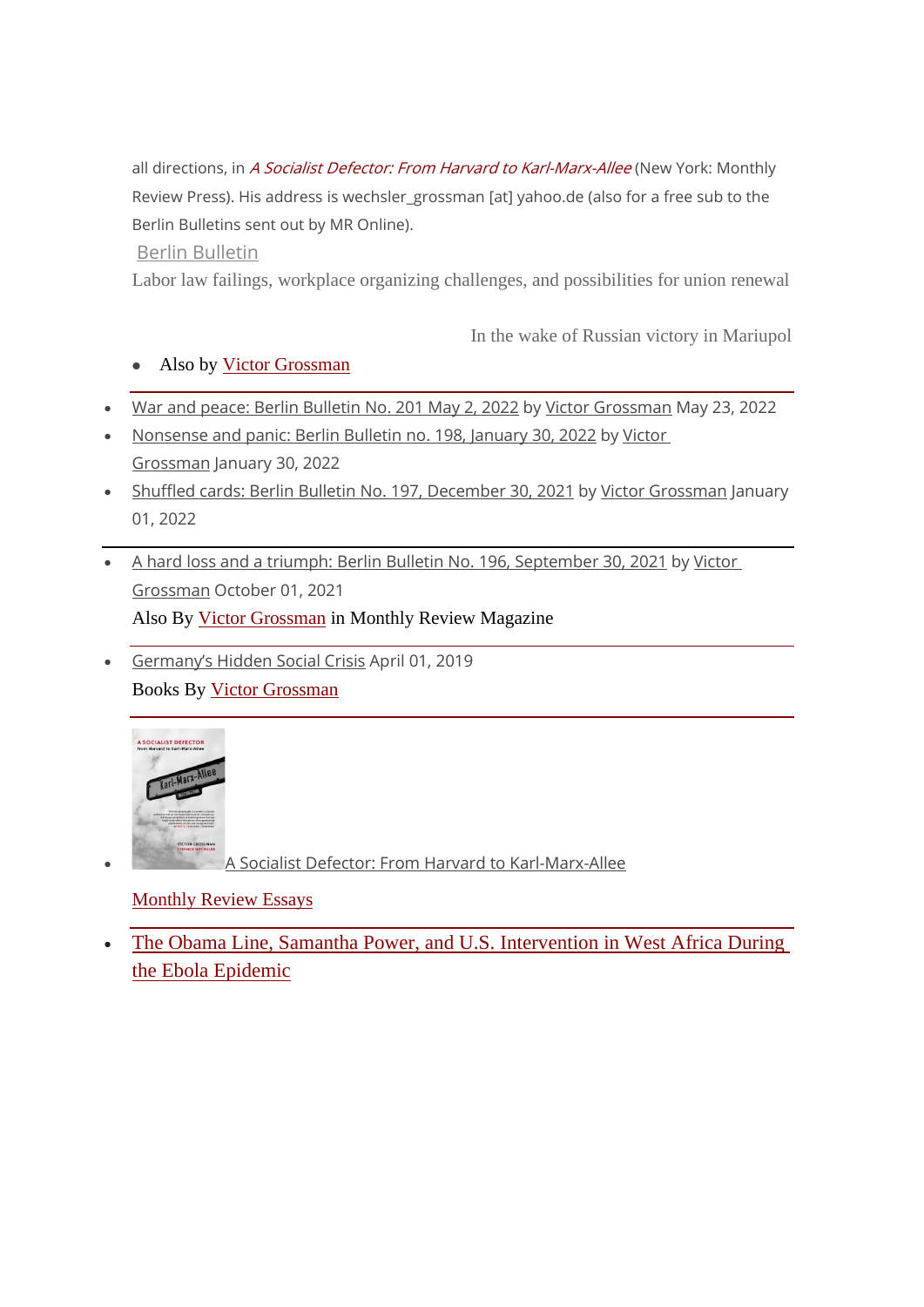

#### [Jean-Philippe](https://mronline.org/author/jeanphilippestone/) Stone

December 2013 marked the beginning of the worst Ebola outbreak in history. Ebola, a severe hemorrhagic virus which causes muscle and joint pain, diarrhea, vomiting, and bleeding, spread from Guinean forests to the capitals of Liberia and Sierra Leone by the summer of 2014.

Lost & [Found](https://mronline.org/category/lost-and-found/)

• Russia and the Ukraine crisis: The [Eurasian](https://mronline.org/2022/05/07/russia-and-the-ukraine-crisis-the-eurasian-project-in-conflict-with-the-triad-imperialist-policies/) Project in conflict with the triad [imperialist](https://mronline.org/2022/05/07/russia-and-the-ukraine-crisis-the-eurasian-project-in-conflict-with-the-triad-imperialist-policies/) policies



[Samir](https://mronline.org/author/samiramin/) Amin

We wanted to draw readers attention to this piece by Samir Amin, which was written at the time of the Maidan Coup in 2014. —Eds. 1. The current global stage is dominated by the attempt of historical centers of imperialism (the U.S., Western and Central Europe, Japan—hereafter called "the Triad") to maintain their exclusive control [\[…\]](https://mronline.org/2022/05/07/russia-and-the-ukraine-crisis-the-eurasian-project-in-conflict-with-the-triad-imperialist-policies/) Trending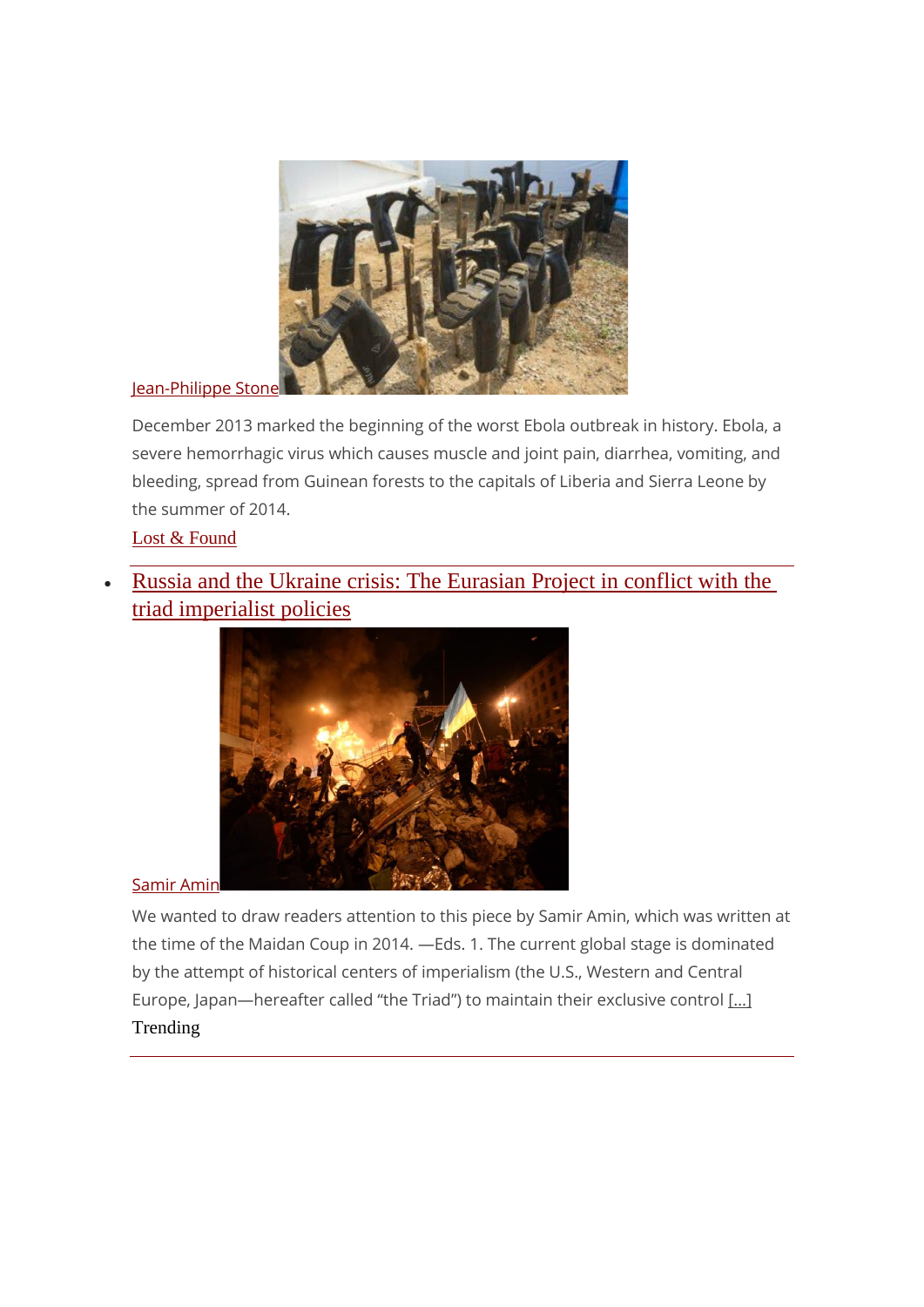

•

•

•

•

**Commentary** 

# [Who is leading the United States to war?](https://mronline.org/2022/05/19/who-is-leading-the-united-states-to-war/)



**Newswire** 

# [The new White supremacist consensus, Part 2: shootings in Buffalo solidify the](https://mronline.org/2022/05/19/the-new-white-supremacist-consensus-part-2/)  **[consensus](https://mronline.org/2022/05/19/the-new-white-supremacist-consensus-part-2/)**



**Newswire** 

# [The war against food](https://mronline.org/2022/05/18/the-war-against-food-who-is-to-blame/)–who is to blame

**Newswire**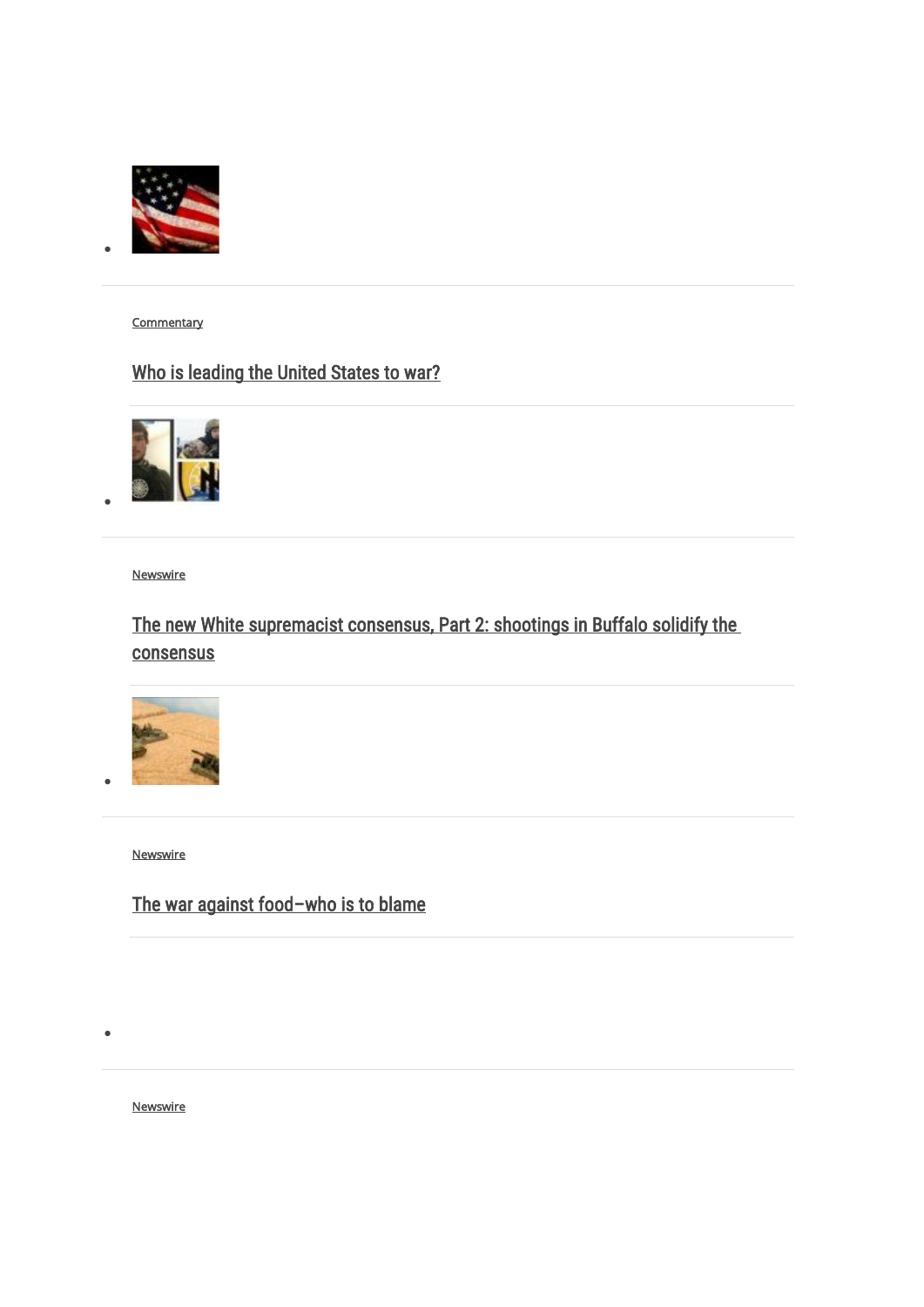## [Fact-finding trip to Donbass, Part 1: a front-line shelter in Rubizhne](https://mronline.org/2022/05/21/fact-finding-trip-to-donbass-part-1/)



[Newswire](https://mronline.org/category/newswire/) 

•

•

•

•

# [Igor Mosiychuk, "Crimea will be Ukrainian or will be depopulated"](https://mronline.org/2022/05/20/igor-mosiychuk-crimea-will-be-ukrainian-or-will-be-depopulated/)



#### **Newswire**

## [Western media run blatant atrocity propaganda for the Ukrainian government](https://mronline.org/2022/05/23/western-media-run-blatant-atrocity-propaganda-for-the-ukrainian-government/)



**Newswire** 

## [NATO begins military drills near Russian border](https://mronline.org/2022/05/18/nato-begins-military-drills-near-russian-border/)



**Newswire** [Surrender of Ukrainian soldiers entrenched in Azovstal](https://mronline.org/2022/05/21/surrender-of-ukrainian-soldiers-entrenched-in-azovstal/) Popular (last 30 days)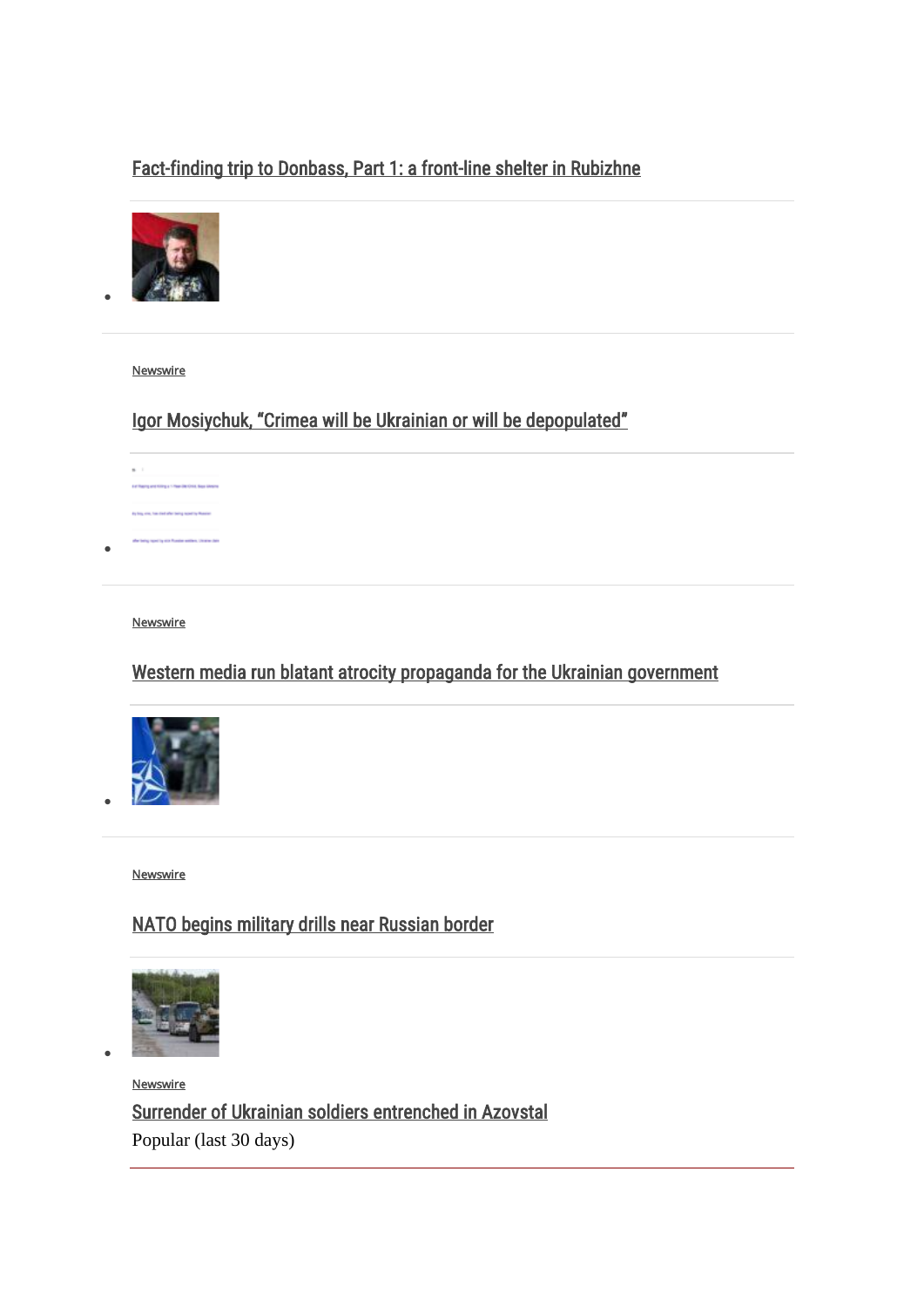

[Newswire](https://mronline.org/category/newswire/) 

•

•

•

•

## [Eva Bartlett reports from Mariupol: "Ukraine forces used scorched earth tactics"](https://mronline.org/2022/04/28/eva-bartlett-reports-from-mariupol/)



**Newswire** 

## [U.S. gov't creates 'Ministry of Truth' run by cold warrior who smears independent](https://mronline.org/2022/05/03/u-s-govt-creates-ministry-of-truth/)  [media as 'Russian disinformation'](https://mronline.org/2022/05/03/u-s-govt-creates-ministry-of-truth/)



[Newswire](https://mronline.org/category/newswire/) 

# Mariupol - Ukrainian soldiers surrounded in Azovstal reveal their faces as terrorists [and hostage-takers](https://mronline.org/2022/05/09/mariupol-ukrainian-soldiers-surrounded-in-azovstal-reveal-their-faces-as-terrorists-and-hostage-takers/)



[Lost & Found](https://mronline.org/category/lost-and-found/)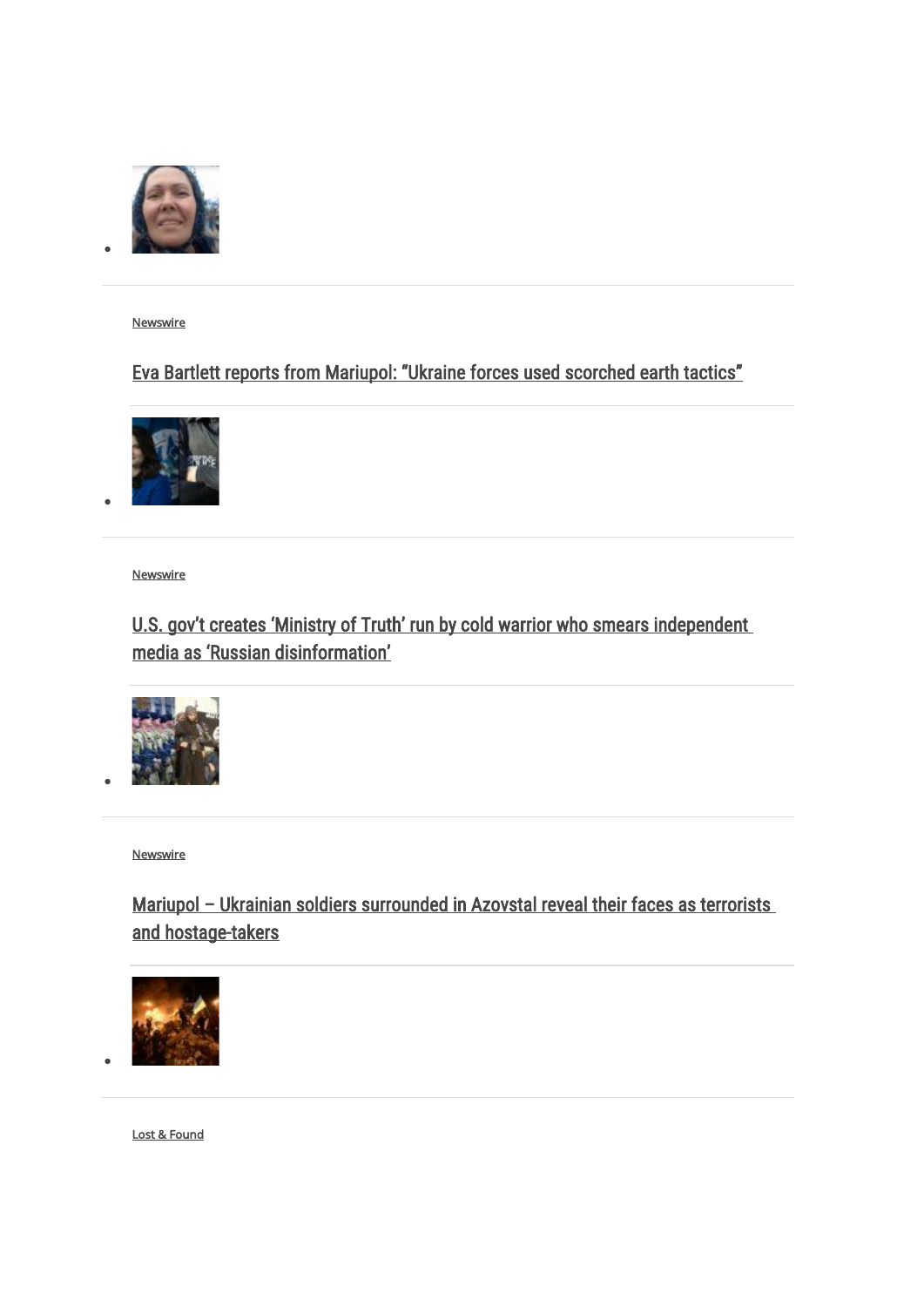## [Russia and the Ukraine crisis: The Eurasian Project in conflict with the triad imperialist](https://mronline.org/2022/05/07/russia-and-the-ukraine-crisis-the-eurasian-project-in-conflict-with-the-triad-imperialist-policies/)  [policies](https://mronline.org/2022/05/07/russia-and-the-ukraine-crisis-the-eurasian-project-in-conflict-with-the-triad-imperialist-policies/)



**Commentary** 

•

•

•

•

## [Who is leading the United States to war?](https://mronline.org/2022/05/19/who-is-leading-the-united-states-to-war/)



**Interview** 

[Economist Michael Hudson on decline of dollar, sanctions war, imperialism, financial](https://mronline.org/2022/05/13/economist-michael-hudson-on-decline-of-dollar-sanctions-war-imperialism-financial-parasitism/)  [parasitism](https://mronline.org/2022/05/13/economist-michael-hudson-on-decline-of-dollar-sanctions-war-imperialism-financial-parasitism/)



[Newswire](https://mronline.org/category/newswire/) 

[U.S. media are lying about Russian atrocities in Mariupol, says embedded reporter at](https://mronline.org/2022/04/27/u-s-media-are-lying-about-russian-atrocities-in-mariupol-says-embedded-reporter-at-ground-zero/)  [Ground Zero](https://mronline.org/2022/04/27/u-s-media-are-lying-about-russian-atrocities-in-mariupol-says-embedded-reporter-at-ground-zero/)